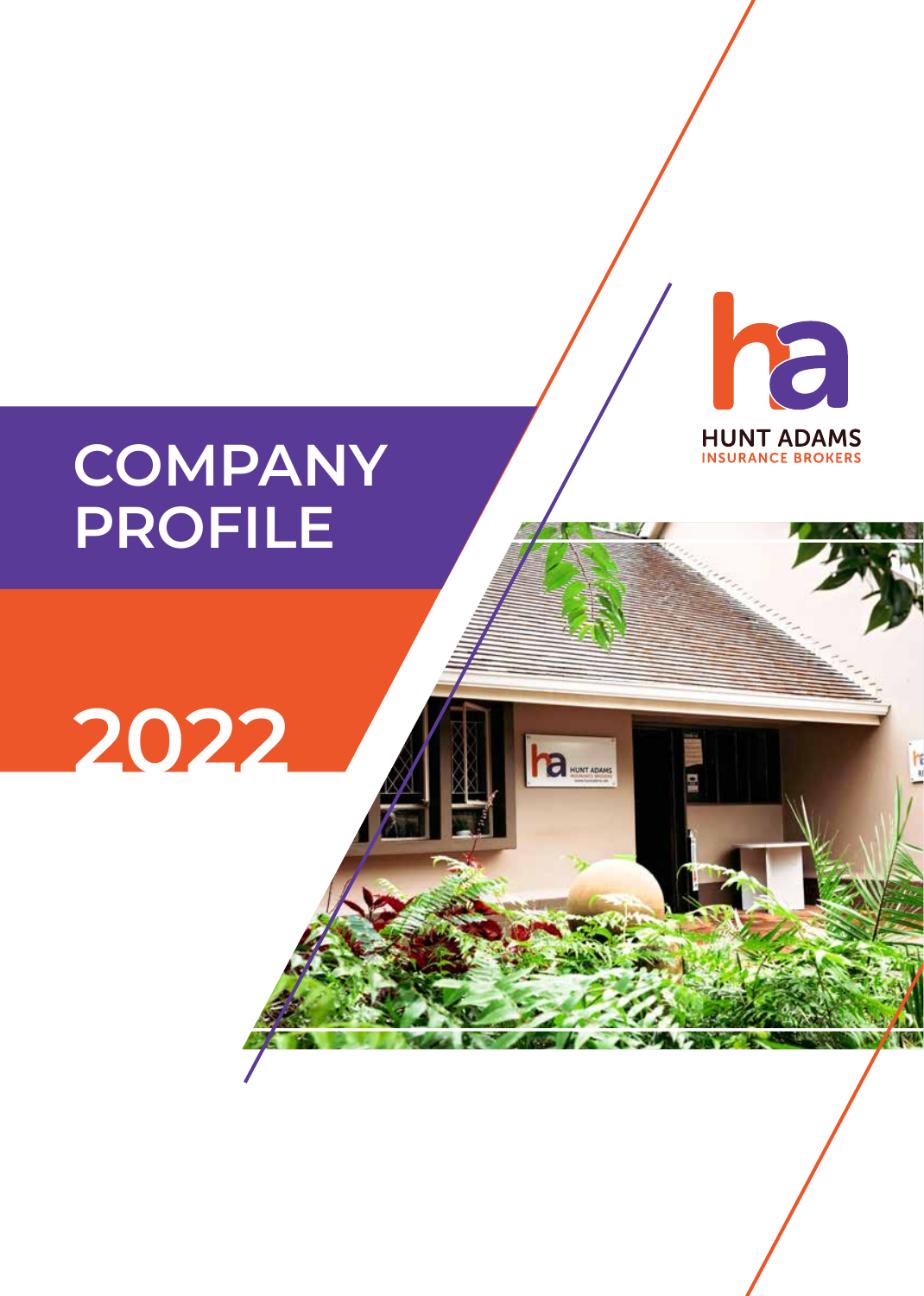### **OUR SERVICES**



Ensuring the client's insurance needs are understood then design and maintain appropriate portfolios.



Negotiating best insurance terms with financially sound and



stable Insurers.



Advice on Alternative Risk Financing (Self Insurance).

 $\left(\frac{\sqrt{2}}{2}\right)$ 

Assist in formulating risk management processes.

∏∩⊫

Facilitate valuations for property and vehicles.



Ensuring timeous settlement of claims.



Provide free insurance portfolio auditing.

ESTABLISHED OVER 25 YEARS AGO, HUNT ADAMS AND ASSOCIATES IS A REGISTERED AND FULLY LICENSED BROKING AGENCY THAT IS ZIMBABWEAN OWNED.

COMBINED, OUR HUNT ADAMS STAFF HAVE OVER 180 YEARS OF EXPERIENCE IN THE INSURANCE INDUSTRY.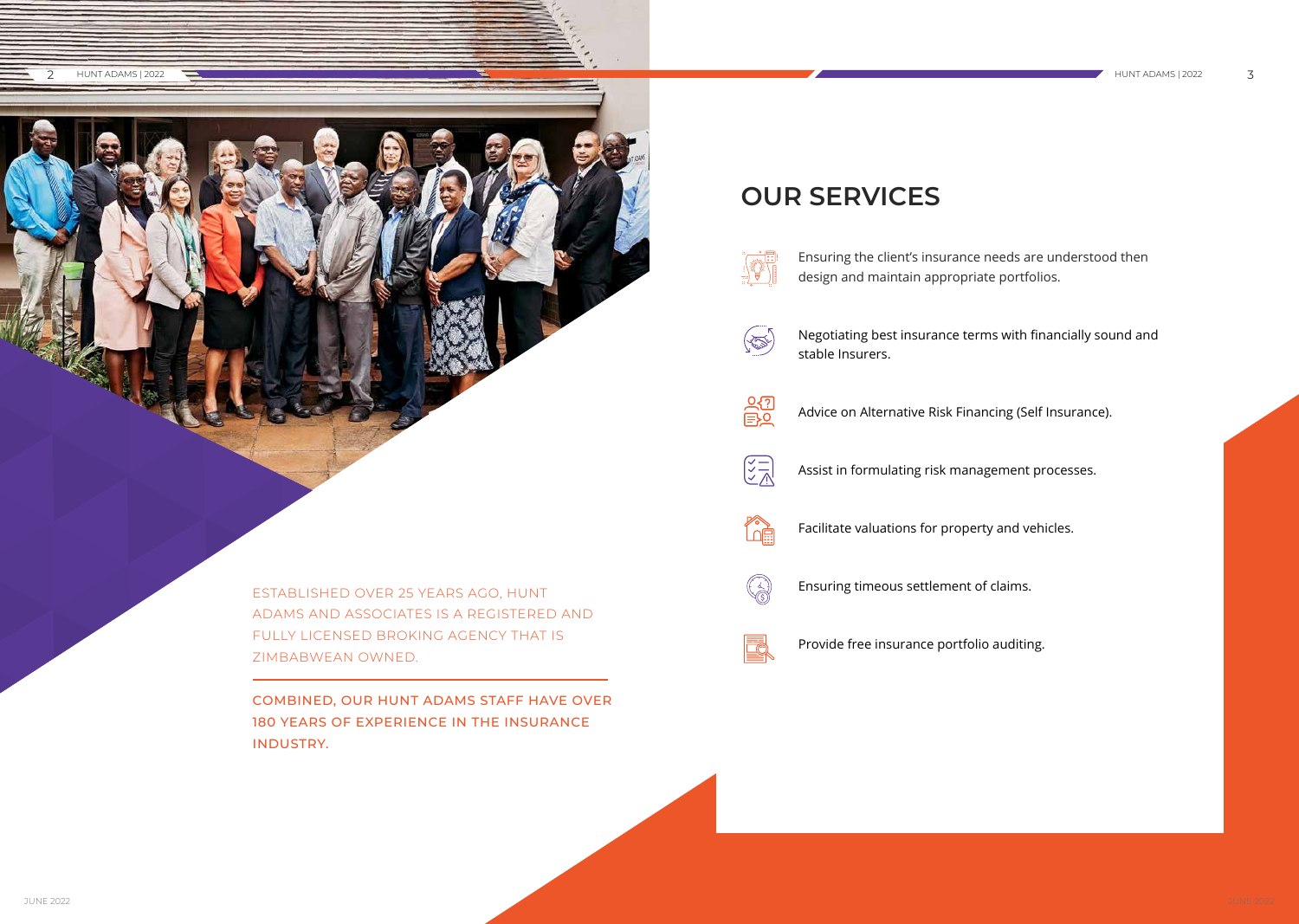## **ABOUT US**

Established over 25 years ago in Zimbabwe, Hunt Adams and Associates is a registered and fully licensed full-service insurance brokerage offering a wide range of insurance products and services for corporate and personal clients.

In 2019 Hunt Adams and associates expanded by merging with another registered Insurance Brokerage, Insuraserve. By combining our personalized style of customer service, knowledge of the industry and dedicated team of brokers, we have formed a formidable alliance in the industry giving our clients remarkable service excellence.





### **OUR TEAM**

Our dedicated team of brokers are fully licensed with over 180 years' combined experience in the insurance industry.

#### **STEEN KRISTIANSEN**

#### **(Managing Director)**

**------------------------------------------------------------------------------------**

Steen has been in the insurance industry since 1983. He has over 36 years experience working in both insurance companies and insurance brokering firms. Steen joined Hunt Adams as Managing Director in 2018 when Insuraserve and Hunt Adams merged.

#### **JUNIOUS MUTERO - SENIOR ACCOUNT EXECUTIVE (Senior Account Executive) ------------------------------------------------------------------------------------** Junious has been in the short term insurance industry in Zimbabwe for

more than 20 years. He has worked for international firms like Minerva and Marsh. He is an Associate of the Insurance Institute of South Africa (AIISA) and is currently studying for a Bachelor of Commerce in Marketing with Zimbabwe Open University (ZOU).





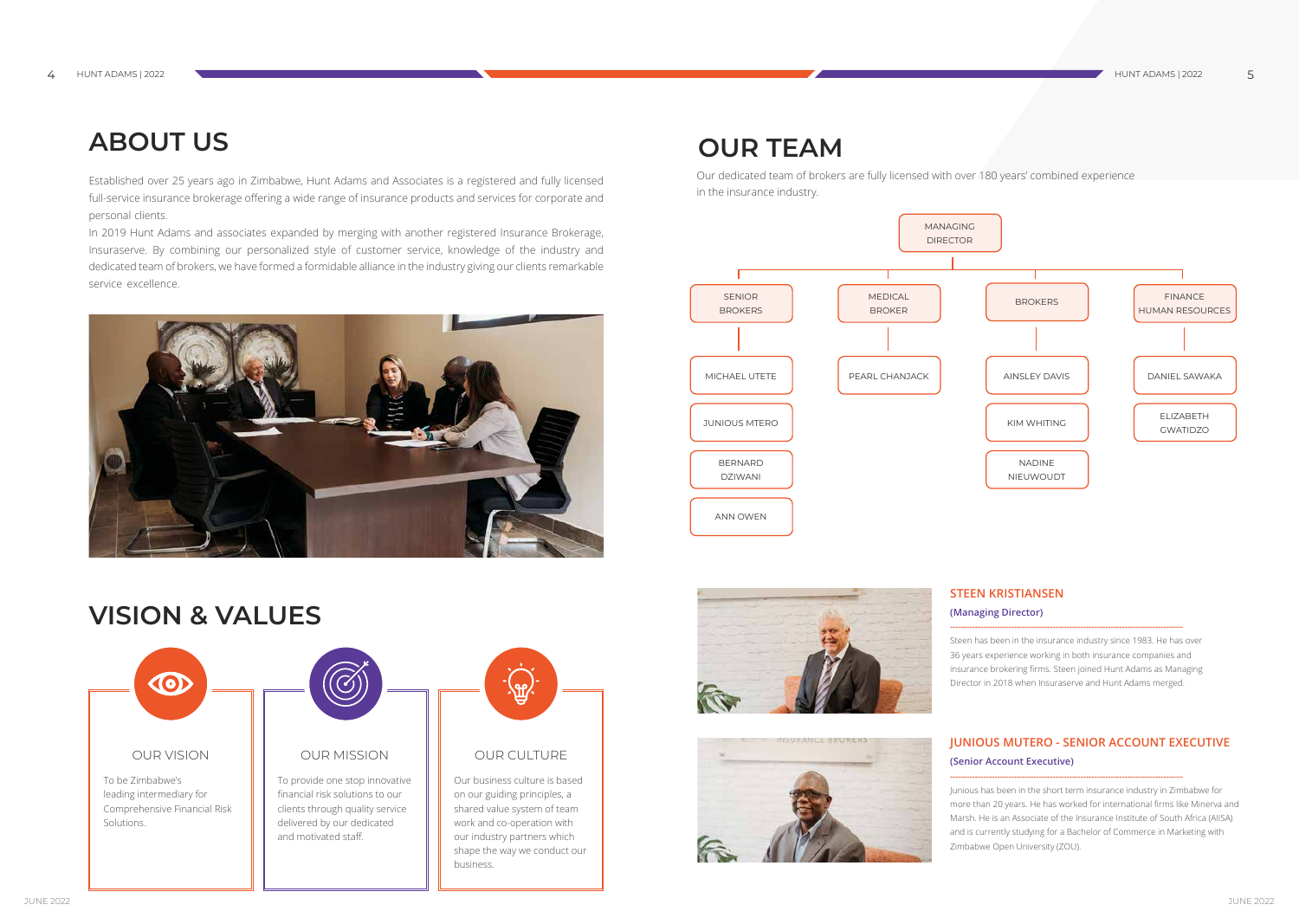

#### **AINSLEY DAVIS**

#### **(Portfolio Broker)**

**------------------------------------------------------------------------------------**

Ainsley started with Hunt Adams in 2007. He holds an LCCI Marketing Diploma, and an IIZ Certificate of proficiency. He will soon complete his IIZ diploma. Ainsley is a Broking Executive, looking after small to medium sized portfolios.

#### **NADINE NIEUWOUDT**

#### **(Portfolio Broker)**

**------------------------------------------------------------------------------------** Previously employed by Alliance Health looking after marketing, she holds an IIZ Certificate of Proficiency and is currently pursuing an insurance diploma through UNISA. Nadine is a Broking Executive managing small to medium sized portfolios and has been with Hunt Adams for 8 years.

#### **AILENE COOK**

#### **(Assistant Broker/Claims Administrator)**

# **------------------------------------------------------------------------------------**

Ailene joined us from St George's College in 2021 where she worked for 19 years. Prior to that Ailene has experience with Minette Insurance brokers as a claims adjudicator. Ailene has 11 years experience in insurance companies and broking firms.



#### **ANN OWEN**

#### **(Senior Account Executive)**

**------------------------------------------------------------------------------------**

Ann has been in the short-term insurance industry for nearly 50 years, with experience in both the United Kingdom and Zimbabwe. She has held various positions in both Insurance Companies and Brokers, including Technical Training Director at Minerva. Ann is the author of a textbook for the Certificate of Insurance qualification in Zimbabwe.

#### **GABRIEL MAVHU (Assistant Broker)**

**------------------------------------------------------------------------------------**

Gabriel joins us from BGI Insurance Brokers when Hunt Adams took over the portfolio after the passing of Harold Golombick. Gabriel has 7 years of experience in Insurance broking and has been with Hunt Adams since 2020.

#### **BENARD DZIWANI**

#### **(Senior Account Executive)**

**------------------------------------------------------------------------------------**

Bernard has been in the short term insurance industry in Zimbabwe for over 16 years, working for leading Brokering Firms, such as March and Alexander Forbes, holding various positions. He has a Diploma in insurance from the United Kingdom, an Associated Member of Institute of Personnel Management (IPMZ) and an Executive Diploma in Business Studies (EDBL).

#### **PEARL CHANJACK**

#### **(Broker Medical Insurance)**

**------------------------------------------------------------------------------------**

Pearl comes to Hunt Adams from Portfolio Health. She has 7 years of experience in dealing with international and local health and travel cover. She holds a BA, B.Ed (Senior Phase and FET), and Certificate in SMME Management from the University of South Africa. Pearl has been with Hunt Adams for 8 years.





**HUNT ADAMS** 

 $\sim$ 

#### **MICHAEL T UTETE**

#### **(Senior Account Executive)**

**------------------------------------------------------------------------------------**

Michael has been in the short term Insurance Industry in Zimbabwe for over 15 years and has experience in both Insurance Companies and insurance broking firms. Michael is currently studying for an Insurance Institute of South Africa (IISA) diploma and a BCom in Risk Management though the University of South Africa (UNISA).

#### **KIM WHITING**

#### **(Account Executive and Administrator)**

**------------------------------------------------------------------------------------**







Kim has been in the short term insurance industry in Zimbabwe for over 25 years, and has experience in both Insurance Companies and Insurance Brokering firms, holding senior positions.